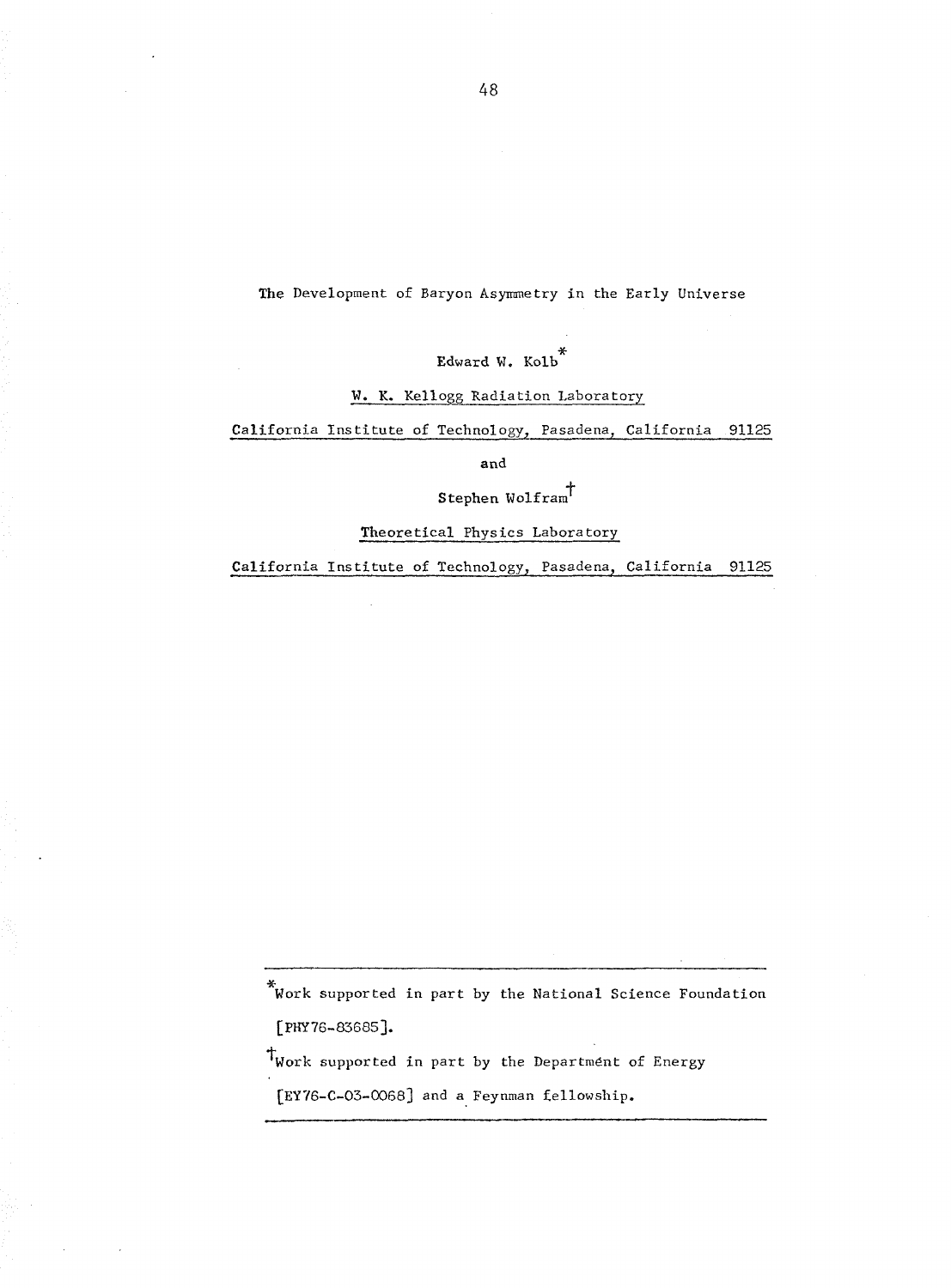## ABSTRACT

š,

The development of an excess of baryons over antibaryons due to CP and baryon number violating reactions during the very early stages of the big bang is calculated in simple models using the Boltzmann equation.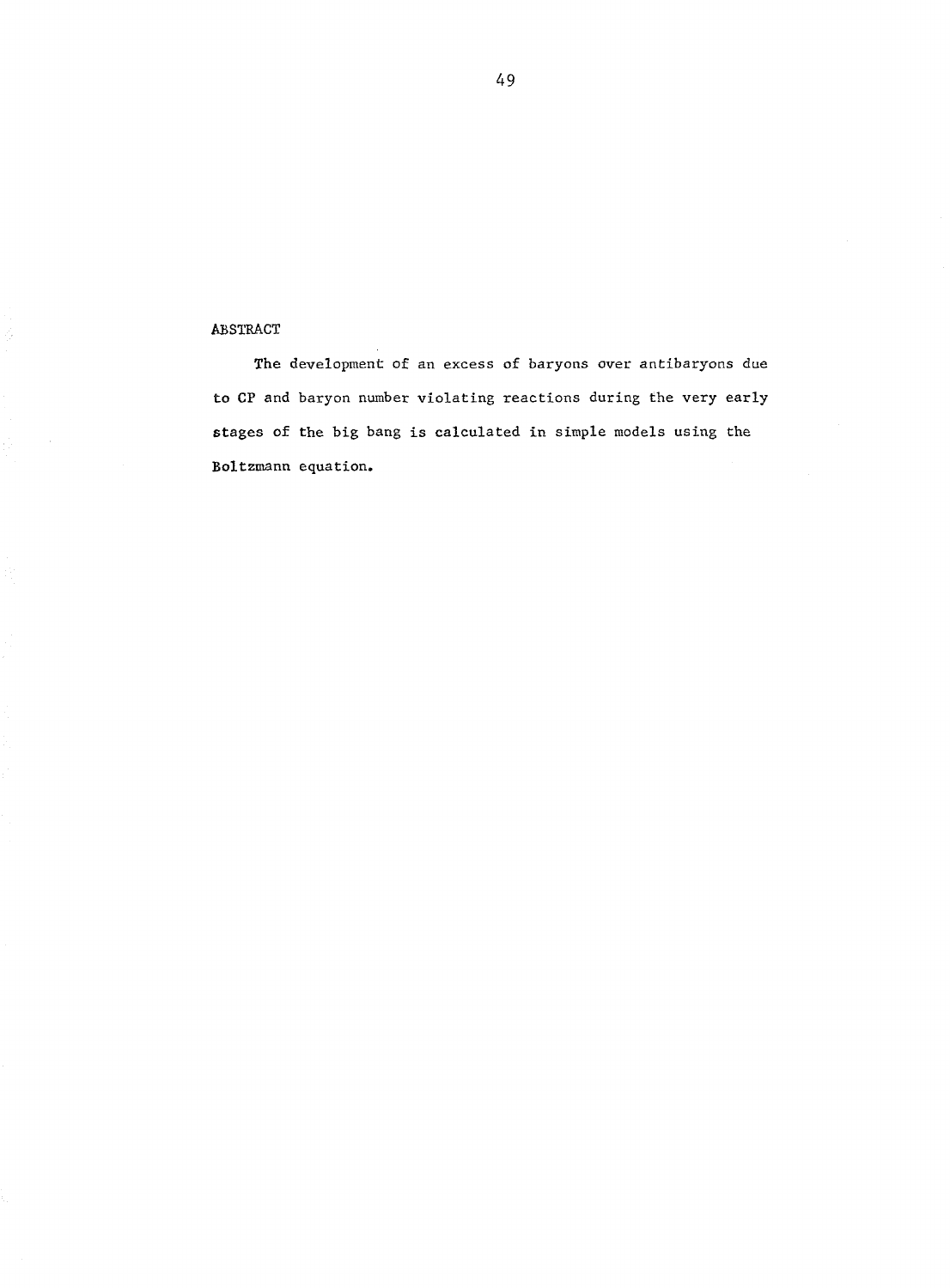There are observational and theoretical indications that the local preponderance of baryons over antibaryons extends throughout the universe (at least since the time when the temperature  $T \sim 100$  MeV) with an average ratio of baryon to photon densities [1]  $n_B/n_v = Y_B \approx 10^{-9}$ . If baryon number (B) were absolutely conserved in all processes, this small baryon excess must have been present since the beginning of the universe. However, many grand unified gauge models [2] require superheavy particles (typically with masses  $m_{\mathbf{v}}$   $\sim$  $10^{15}$  GeV  $\equiv$  1 HeV) which mediate baryon- and lepton-number (L) violating . interactions. Any direct evidence for these must presumably come from an observation of proton decay. In the standard hot big bang model [1], the temperature T (of light particle species) in the early universe fell with time t according to (taking units such that  ${h = c = k = 1}$ ) T  $\sim \sqrt{m_o/2t}$  where  $m_p = (45/8\pi^3)^{1/2}$   $m_g/\sqrt{\xi(T)} \approx 5 \times 10^3/\sqrt{\xi}$  MeV, and  $m_{\varphi} = G^{-1/2} \approx 10^{19}$ GeV is the Planck mass, while  $\xi$  gives the effective number of particle species in equilibrium  $(\xi = \frac{1}{2}(\frac{7}{16})$  for each ultrarelativistic boson (nondegenerate fermion) spin state). At temperatures  $T \ge m_{\chi}$ , B-violating interactions should have been important, and they should probably have destroyed or at least much diminished any initial baryon excess. (This occurs even when, for example, B-L is absolutely conserved, since then an initial baryon excess would presumably be accompanied by a lepton excess, so as to maintain the accurate charge neutrality of the universe.) It is interesting (and in·some models necessary) to postulate that B-violating interactions in the very early universe could give rise to a calculable baryon excess even from an initially symmetrical state. For this to be possible, the rates for reactions producing baryons and antibaryons must differ, and hence the interactions responsible must violate CP invariance. We describe here a simple but general method for calculating B generation in any specific model. We clarify and extend previous estimates  $[3]$ .

50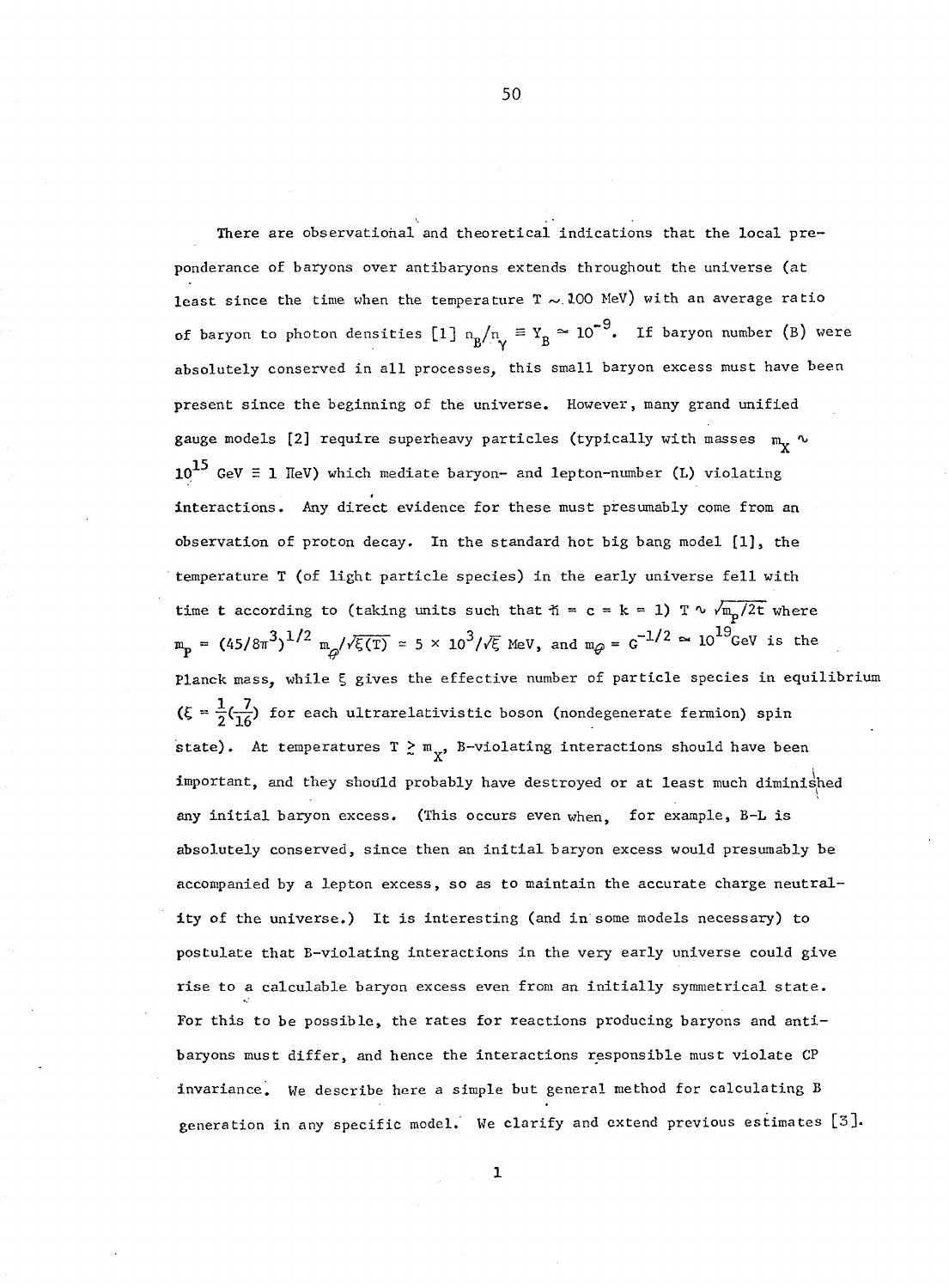Let  $M(i+j)$  be the amplitude for transitions from the state i to j, and let  $\overline{i}$  be the CP conjugate of  $i$  (particles + antiparticles and spins reversed). Then CPT invariance demands  $M(i+j) = M(\overline{j} + \overline{i})$ , while CP invariance would require  $M(i + j) = M(i + j) = M(j + i)$ . Unitarity [4] (transitions to and from i must occur with total probability 1) demands  $\sum |M(i+j)|^2 = \sum |M(j \rightarrow i)|^2$ ; combining this with the constraint of CPT j j invariance yields ( the sum over j includes all states and their antistates)

51

$$
\sum_{j} |M(i \rightarrow j)|^2 = \sum_{j} |M(\overline{i} \rightarrow j)|^2 = \sum_{j} |M(j \rightarrow \overline{i})|^2 = \sum_{j} |M(j \rightarrow i)|^2
$$
 (1)

In thermal equilibrium (and in the absence of chemical potentials representing nonzero conserved quantum numbers) all states j of *a* system with a given energy are equally populated. Then the last equality in (1) shows that transitions from these states (interactions) must produce i and *i* in equal numbers; thus no excess of particles over antiparticles may develop in a system *in* thermai equilibrium, even if CP is violated. In addition, the first equality in (1) shows that the total cross-sections for destroying particles and antiparticles must be equal. Since in thermal equilibrium no excess of i over  $\overline{i}$  may develop, this implies that any initial excess must be destroyed.

The phase space distribution  $f_1(p)$  (number per unit cell  $d^3\hat{p} d^3x$  [5]) for a species i develops with time (on average) according to a Boltzmann transport equation. A closed system with no external influences obeys Boltzmann's H theorem (which holds regardless of T (i.e., CP) invariance [6]), so that from any initial state the  $f_i(p)$  evolve (on average) to their equilibrium forms for which  $f_{\vec{i}}(p) = f_{\vec{i}}(p)$ , and no baryon excess may survive.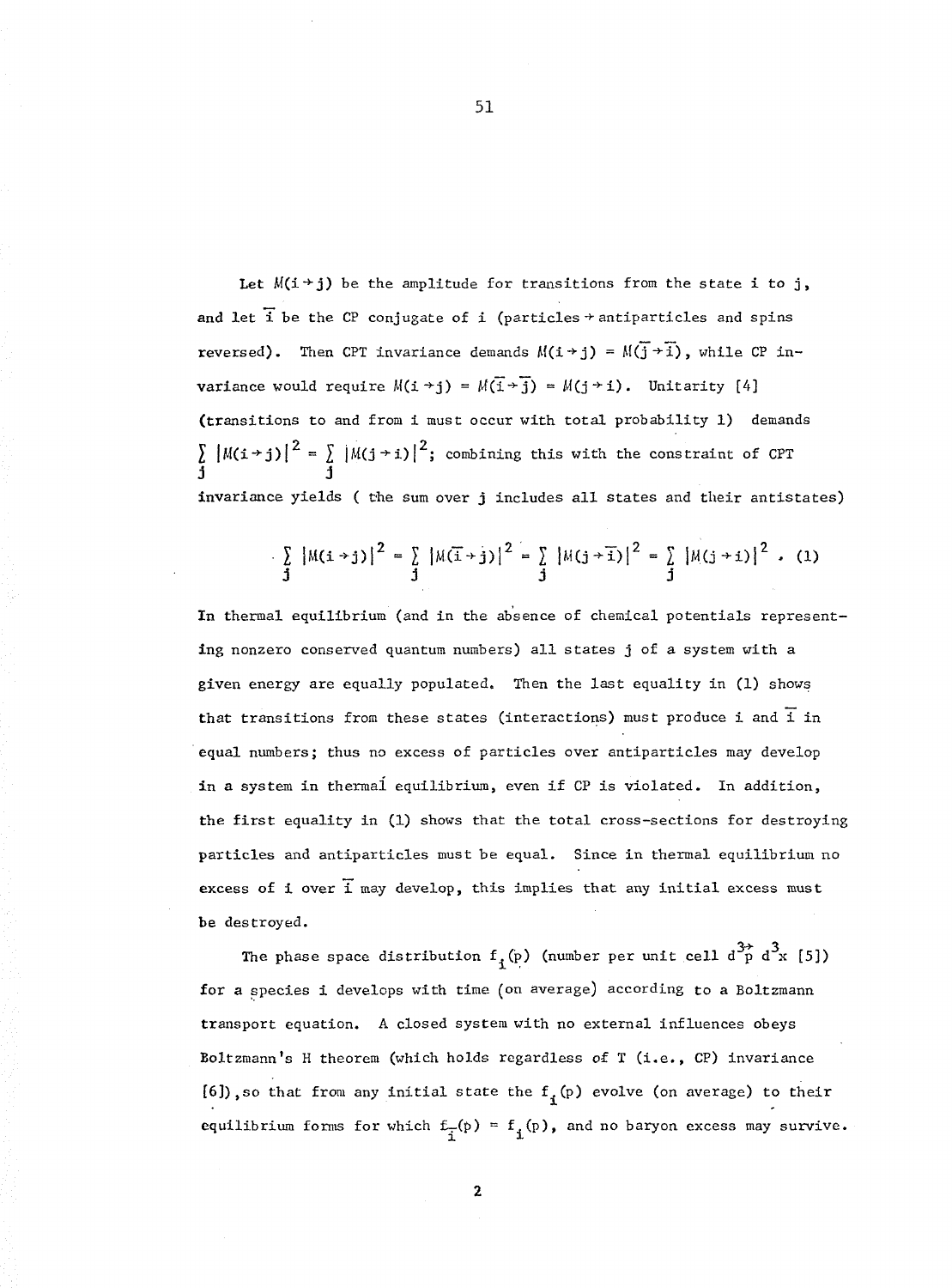However, in an expanding universe, extra terms must be added to the Boltzmann equations, and if some participating particles are massive [7), a baryon excess may be generated; the relaxation time necessary to destroy the excess often increases faster than the age of the universe [8).

Equation (1) requires that the total rates for processes with particle and antiparticle initial states be equal. CP violation allows the rates for specific conjugate reactions to differ; unitarity nevertheless requires  $(T = i(1-S), ss^{\dagger} = s^{\dagger}s = 1)$  [9]:

$$
|M(i+j)|^{2} - |M(\overline{i} + \overline{j})|^{2} = |T_{ij}|^{2} - |T_{j1}|^{2}
$$
  
= 2 Im[( $\sum_{n} T^{T}$ )<sub>ij</sub>  $T^{*}_{ji}$ ] - |( $\sum_{n} T^{T}$ )<sub>ij</sub>|<sup>2</sup>. (2)

Hence the fractional difference between conjugate rates must be at least  $O(\alpha)$  where  $\alpha$  is some coupling constant [10]. Moreover, the loop diagrams giving CP violation must allow physical intermediate states n. (These loop corrections must usually also be B-violating to give a difference in rates when summed over all final states  $\begin{pmatrix} -1 \\ 1 \end{pmatrix}$  with a given  $(-)$  B  $[11]$ .)

Let  $\begin{pmatrix} -1 \\ b \end{pmatrix}$  be an "(anti)baryon" with  $B = \frac{+}{-} \frac{1}{2}$ . For simplicity we assume here that all particles (including photons) obey Maxwell-Boltzmann statistics and have only one spin state. In our first (very simple) model, we consider  $CP, B$  violating  $2 \leftrightarrow 2$  reactions involving  $\begin{pmatrix} - \\ b \end{pmatrix}$  and a heavy neutral particle  $\phi$ ; . we take their rates to be (this parametrization ensures unitarity and CPT invariance)

$$
|M(bb + \overline{b}\overline{b})|^2 = (1 + \zeta)|M_o|^2/2
$$
  
\n
$$
|M(bb + \phi\phi)|^2 = |M(\phi\phi + \overline{b}\overline{b})|^2 = (1 - \zeta)|M_o|^2/2
$$
  
\n
$$
|M(\overline{b}\overline{b} + b\overline{b})|^2 = (1 + \overline{\zeta})|M_o|^2/2
$$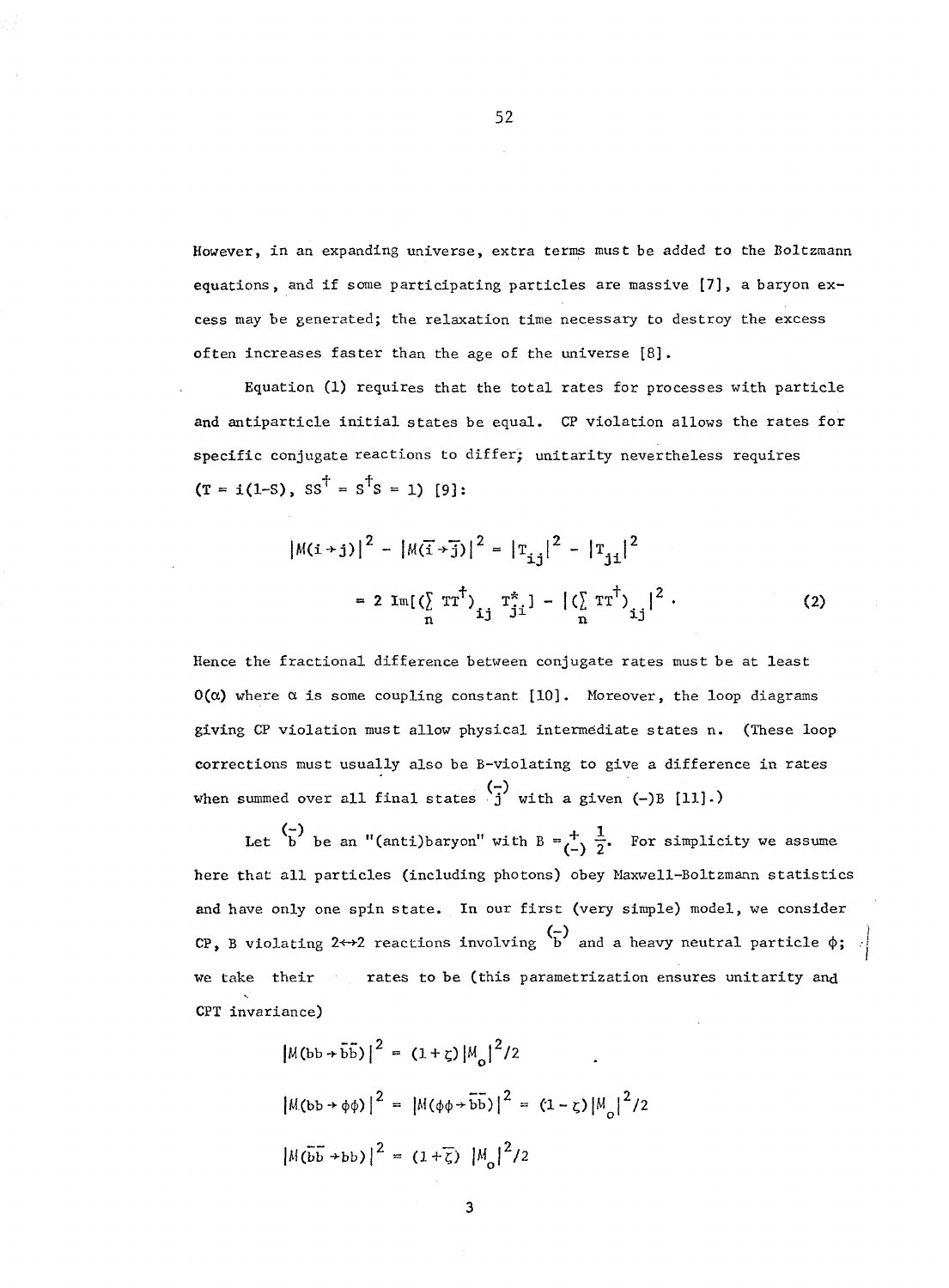$$
|\mathcal{M}(\overline{b}\overline{b} \rightarrow \phi\phi)|^2 = |\mathcal{M}(\phi\phi \rightarrow bb)|^2 = (1-\overline{\zeta}) |\mathcal{M}_o|^2/2
$$
 (3)

where  $\zeta-\overline{\zeta} = 0(\alpha)$  measures the magnitude of CP violation. The number of a species i per unit volume  $n_i \equiv \int d^3\vec{p}/(2\pi)^3 f_i(\vec{p})$  decreases with time even without collisions in an expanding universe according to (R is the Robertson-Walker scale factor; dots denote time derivatives)

$$
\frac{dn_{\mathbf{i}}}{dt} = N_{\mathbf{i}} \frac{d(1/V)}{dt} = -\frac{3\dot{\hat{r}}}{R} n_{\mathbf{i}} = \frac{3\dot{\hat{r}}}{T} n_{\mathbf{i}} = -\frac{3T^2}{M_{\mathbf{p}}} n_{\mathbf{i}}.
$$
 (4)

The  $n_i$  are also changed by collisions; the (average) time development of the  $\phi$  and baryon number  $(n_B' \equiv n_b-n_c)$  densities is given by the Boltzmann equations  $(Y_i \equiv n_i/n_i)$  where  $\gamma$  is a massless particle;  $|M_0|^2 = O(\alpha^2)$ )

$$
n_{\gamma} \dot{\tilde{Y}}_{\phi} = \dot{n}_{\phi} + \frac{3\dot{R}}{R} n_{\phi} = 2\Lambda_{12}^{34} \left[ f_b(p_1) f_b(p_2) |M(b + \phi \phi)|^2 + f_b(p_1) f_b(p_2) |M(\phi + \phi b)|^2 + |M(\phi + \overline{b} \overline{b})|^2 \right]
$$
\n(5a)

$$
n_{\gamma} \dot{Y}_{B} = \Lambda_{12}^{34} \left[ -f_{b} (p_{1}) f_{b} (p_{2}) (2 |M(b + \overline{b} \overline{b}))|^{2} + |M(b + \phi \phi)|^{2} \right]
$$
  
+  $f_{\overline{b}} (p_{1}) f_{b} (p_{2}) (2 |M(\overline{b} \overline{b} \rightarrow b b)|^{2} + |M(\overline{b} \overline{b} \rightarrow \phi \phi)|^{2} )$   
+  $f_{\phi} (p_{1}) f_{\phi} (p_{2}) (|M(\phi \phi \rightarrow b b)|^{2} - |M(\phi \phi \rightarrow \overline{b} \overline{b})|^{2} ) \right],$  (5b)

where the operator *A:* represents suitable integration over initial and final  $(-)$ state momenta. We assume that the b undergo baryon-conserving collisions with a frequency much higher than the O( $\alpha^3$ ) rate on which  $\mathfrak{n}_{_{\bf B}}$  changes (as is presumably the case in realistic models). They are therefore always in kinetic

53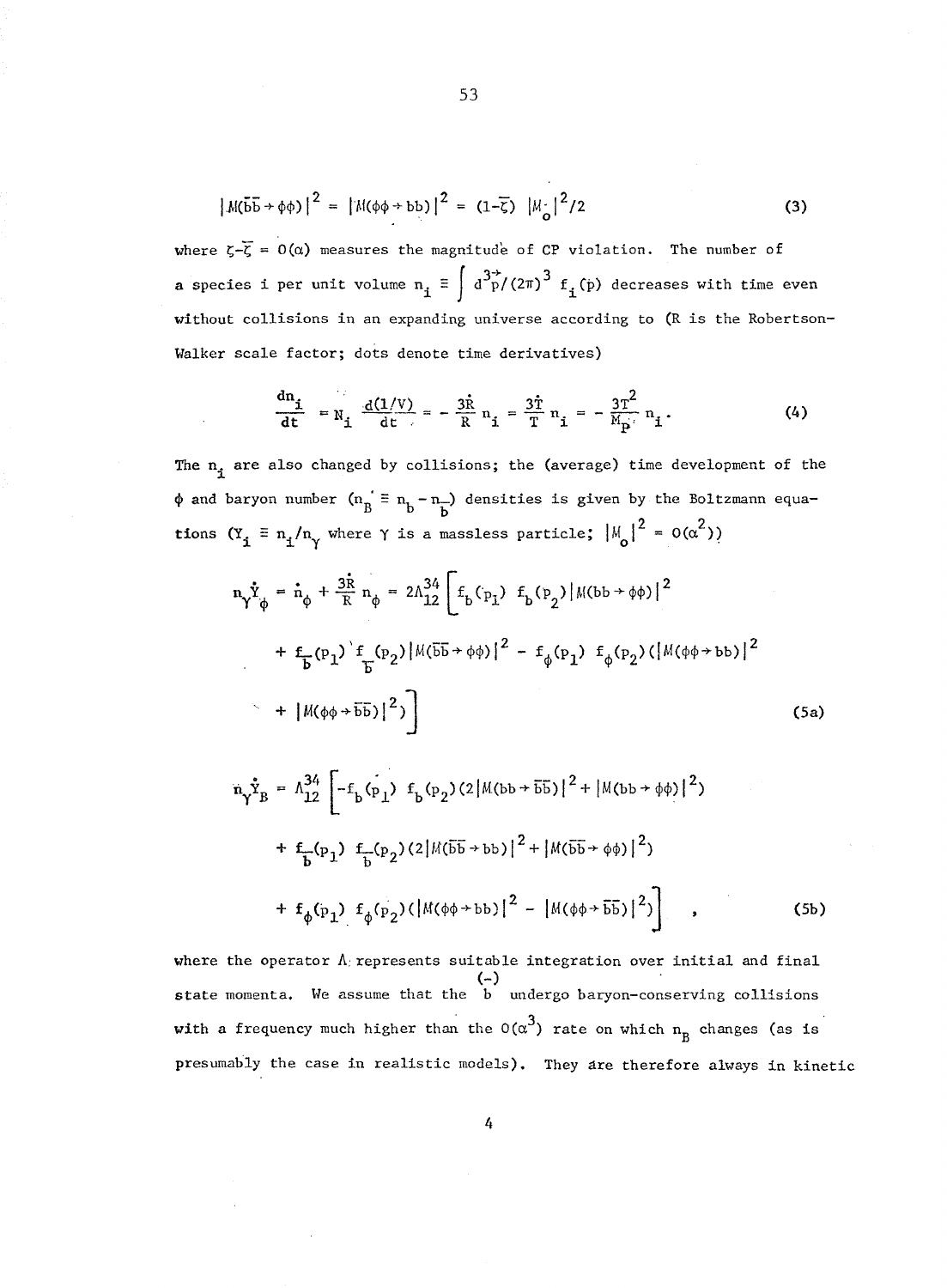equilibrium with the rest of the universe, and hence Haxwell-Boltzmann distributed in phase space:

$$
f_{\frac{1}{b}}(p) \approx \exp[-(E_{\frac{1}{(T)}}\mu)/T]
$$
  
 $Y_B \equiv (n_b - n_{\frac{1}{b}})/n_{\gamma} \approx 2 \sinh(\mu/T)$  (6)

pis a baryon number chemical potential, which is changed only by B-violating processes, and would vanish if chemical equilibrium prevailed. Assuming  $Y_B \ll 1$ , one may use momentum conservation in (5) to write  $f_{(-)}(p_1) f_{(-)}(p_2) =$  $\exp[-(E_3+E_4)/T](1^{-1}_{(-)}\gamma_B) \approx f^{\text{eq}}_{\phi}(p_3)f^{\text{eq}}_{\phi}(p_4)(1^{+}_{(-)})^T_B$ , where  $f^{\text{eq}}_{\phi}(p) = \exp(-E/T)$  is the equilibrium distribution of  $\phi$  at temperature T: The equilibrium  $\phi$  number density  $n_{\phi}^{eq} = T^3/(2\pi^2) (m_{\phi}/T)^2 K_2 (m_{\phi}/T)$ , where  $K_2$  is a modified Bessel function [12] (as  $m_{\phi} \to 0$ ,  $n_{\phi}^{eq} \to T^3/\pi^2$ ; as  $T \to 0$ ,  $n_{\phi}^{eq} \to (m_{\phi}T/2\pi)^{3/2}$   $\exp(-m_{\phi}/T)$ ). Then substituting the parametrization (3) and performing phase space integrations, (5) becomes

$$
\dot{Y}_{\phi} \approx n_{\gamma} \langle \sigma_{0} v \rangle \left\{ 2[1 - (\frac{\zeta + \bar{\zeta}}{2})] \left[ (Y_{\phi}^{eq})^{2} - Y_{\phi}^{2} \right] - (\zeta - \bar{\zeta}) (Y_{\phi}^{eq})^{2} Y_{B} \right\} , \qquad (7a)
$$

$$
\dot{Y}_{B} \approx n_{\gamma} \langle \sigma_{o} v \rangle \left\{ (\frac{\zeta - \bar{\zeta}}{2}) [Y_{\phi}^{2} - (Y_{\phi}^{eq})^{2}] - [3 + (\frac{\zeta + \bar{\zeta}}{2})] (Y_{\phi}^{eq})^{2} Y_{B} \right\} , (7b)
$$

where  $\langle \sigma_{o} v \rangle$  is the cross-section corresponding to  $|M_{o}|^{2}$  averaged over a flux of incoming particles in equilibrium energy distributions. Equation (7b) exhibits the necessity of deviation from equilibrium for *B* generation, and the destruction of  $Y_B$  in equilibrium.

We now turn to a slightly more realistic but more complicated model in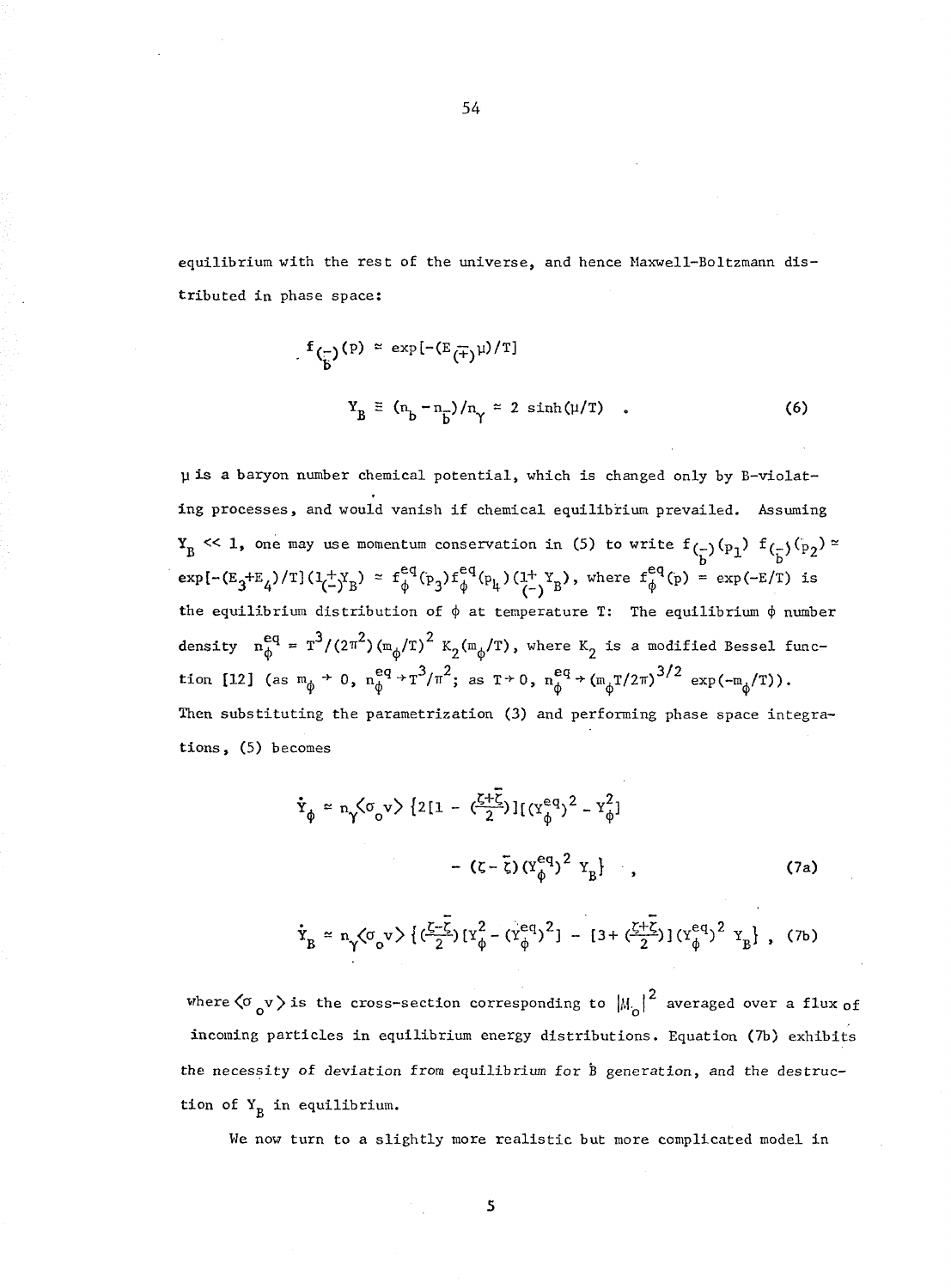which massive particles 
$$
\begin{pmatrix} -1 \\ X \end{pmatrix}
$$
 decay to  $\begin{pmatrix} -1 \\ b \end{pmatrix}$  with rates  $(Y_X = O(\alpha))$   
\n
$$
\begin{vmatrix} M(X + bb) \end{vmatrix}^2 = |M(b\overline{b} + \overline{X})|^2 = (1 + n)Y_X/2
$$
\n
$$
\begin{vmatrix} 1 \\ M(X + bb) \end{vmatrix}^2 = |M(b\overline{b} + \overline{X})|^2 = (1 - n)Y_X/2
$$
\n
$$
\begin{vmatrix} 1 \\ M(X + bb) \end{vmatrix}^2 = |M(b\overline{b} + X)|^2 = (1 - \overline{n})Y_X/2
$$
\n
$$
\begin{vmatrix} 1 \\ M(X + bb) \end{vmatrix}^2 = |M(b\overline{b} + X)|^2 = (1 + \overline{n})Y_X/2
$$
\n(8)

(-)<br>Note that if X decays preferentially produce b, then CPT invariance  $(-)$ implies that  $\bar{b}$  are preferentially destroyed in inverse processes; thus decays and inverse decays (DID) alone would generate a net B even if all particles were in thermal equilibrium, in contravention of the theorem (1) [13]. However, the CP violation parameter  $(n-n)$  is  $O(\alpha)$ , and hence changes in  $n_B$  from DID are of the same order as  $2 \div 2$  scattering processes, such as  $b\bar{b}$  (-)<br>  $b\bar{b}$  +  $\bar{b}\bar{b}$ . It will turn out that s-channel exchange of nearly on-shell X in  $(-)$  (-)<br>(-)(-)<br>b b  $\leftrightarrow$  bb cancels the DID contribution to  $\dot{Y}_R$  so as to recover  $\dot{Y}_R = 0$  in thermal equilibrium. In direct analogy with eqs. (5) and (7), and using the  $(-)$ assumption (6), the equation for the evolution of the  $X$  number density  $n_{\begin{pmatrix} -1 \\ X \end{pmatrix}} \equiv Y_{\begin{pmatrix} -1 \\ X \end{pmatrix}} n_{\gamma}$  becomes

$$
\mathbf{Y}_{\mathbf{X}} = -\left\langle \mathbf{T}_{\mathbf{X}} \right\rangle \left\{ \left( \mathbf{Y}_{\mathbf{X}} - \mathbf{Y}_{\mathbf{X}}^{\mathbf{eq}} \right) - \overline{\mathbf{n}} \mathbf{Y}_{\mathbf{B}} \mathbf{Y}_{\mathbf{X}}^{\mathbf{eq}} \right\} \quad ; \tag{9}
$$

the corresponding equation for  $\dot{\mathbf{Y}}_{\overline{\mathbf{X}}}$  is obtained by charge conjugation  $(-)$  $(Y_X \leftrightarrow Y_{\overline{X}}, Y_B \rightarrow -Y_B, \eta \leftrightarrow \overline{\eta})$ . The  $\langle \Gamma_X \rangle$  in (9) is the total X decay width multiplied by the time dilation factor  $m_X/E_X$  and averaged over the equilibrium X energy distribution [14]. The baryon concentration evolves according to

55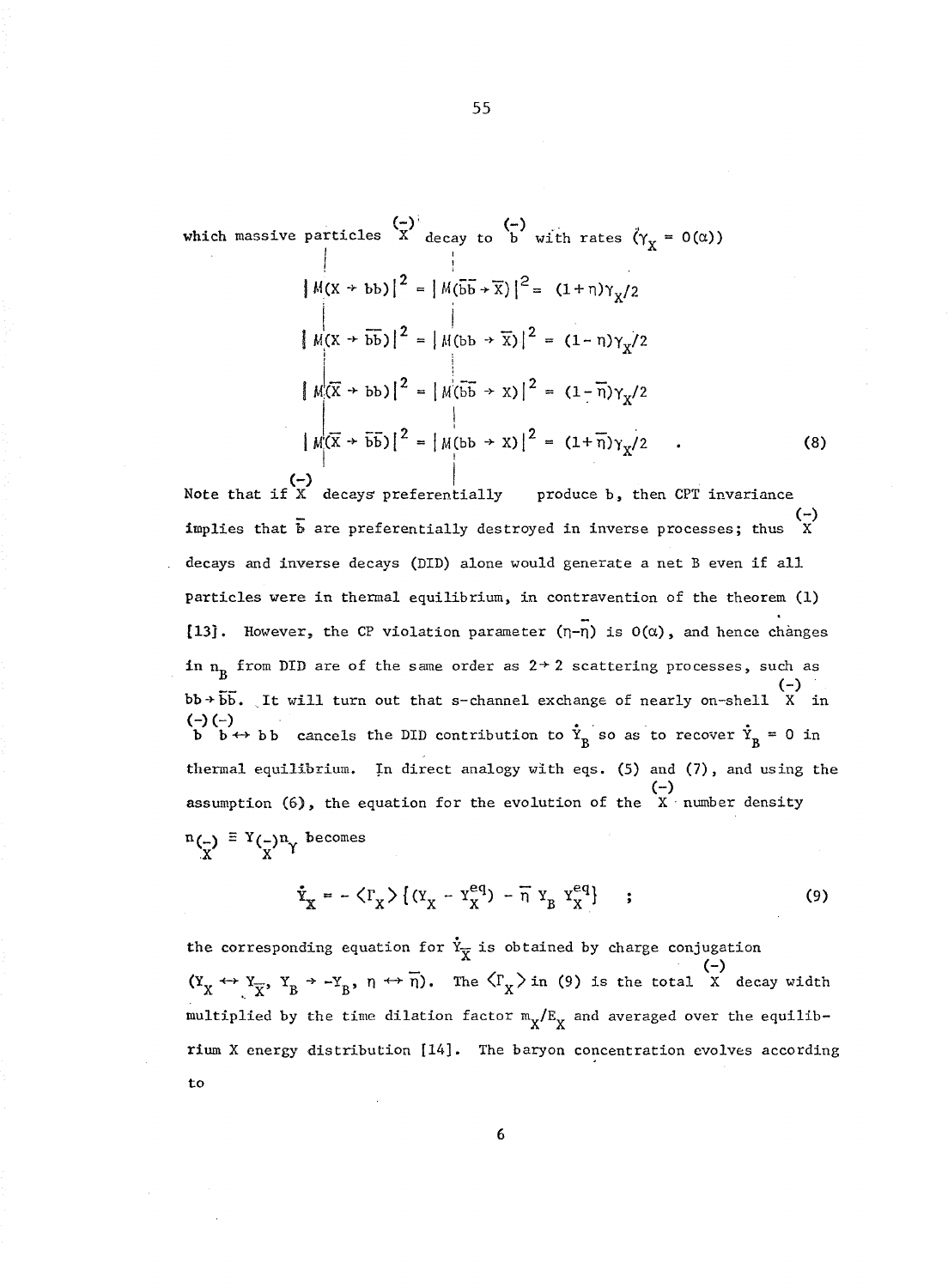$$
\dot{\mathbf{Y}}_{B} = \langle \Gamma_{X} \rangle \{ \eta \, \mathbf{Y}_{X} - \overline{\eta} \, \mathbf{Y}_{\overline{X}} + (\eta - \overline{\eta}) \, \mathbf{Y}_{X}^{eq} - 2 \mathbf{Y}_{B} \, \mathbf{Y}_{X}^{eq} \}
$$
\n
$$
- \frac{2}{n_{\gamma}} \, \Lambda_{12}^{34} \, \{ \mathbf{f}_{X}^{eq}(\mathbf{p}_{1} + \mathbf{p}_{2}) \left( |M| (\mathbf{b} + \overline{\mathbf{b}} \overline{\mathbf{b}}) |^{2} \right\}
$$
\n
$$
- \left| M! \, (\overline{\mathbf{b}} \overline{\mathbf{b}} + \mathbf{b} \mathbf{b}) \right|^{2} \}
$$
\n
$$
- 2 \mathbf{Y}_{B} \Lambda_{12}^{34} \, \{ \mathbf{f}_{X}^{eq}(\mathbf{p}_{1} + \mathbf{p}_{2}) \left( |M| (\mathbf{b} + \overline{\mathbf{b}} \overline{\mathbf{b}}) |^{2} + |M| (\overline{\mathbf{b}} \overline{\mathbf{b}} + \mathbf{b} \mathbf{b}) |^{2} \right\} \tag{10}
$$

where the first term is from DID (and does not separately vanish when  $Y_{\begin{pmatrix} - \\ X \end{pmatrix}} = Y_X^{eq}$ , while the second two terms arise from 2+2 scatterings. The DID term accounts for sequential inverse decay and decay processes involving  $(-)$ real  $X$ : these are therefore subtracted from the true  $2 \div 2$  scattering terms by writing  $|M'(i+j)|^2 = |M(i+j)|^2 - |M_{\text{RTX}}(i+j)|^2$ , where  $M_{\text{RTX}}(i+j)$  is the amplitude for  $i \rightarrow j$  due to on-shell s channel X exchange. In the narrow X width approximation,  $\left| \frac{M_{\text{R}TX}(i\rightarrow j)}{2} \right|^2 \sim \left| \frac{N(i\rightarrow X)}{X} \right|^2 \left| \frac{N(-1)}{X \rightarrow j} \right|^2 / \Gamma_X$ ; the presence of the  $\Gamma_\chi$  denominator renders it  $O(\alpha)$ . According to the theorem (1), the CP violating difference of total rates  $|M(bb + \overline{bb})|^2 - |M(\overline{b}\overline{b}+bb)|^2 = O(\alpha^3)$ . Hence  $|M'(b\bar{b} \rightarrow \bar{b}\bar{b})|^2 - |M'(\bar{b}\bar{b} \rightarrow b\bar{b})|^2 = |M_{RTX}(\bar{b}\bar{b} \rightarrow b\bar{b})|^2 - |M_{RTX}(b\bar{b} \rightarrow \bar{b}\bar{b})|^2 + O(\alpha^3)$ =  $O(\alpha^2)$ , and the second term in eq. (10) becomes  $-2\langle \Gamma_\chi \rangle (n-\overline{n}) Y^{\text{eq}}_\chi$ , thereby elegantly cancelling the first term in thermal equilibrium. Finally, therefore,

$$
\dot{Y}_{B} = \langle \Gamma_{X} \rangle \{ (n-\bar{n}) [ (Y_{X} + Y_{\overline{X}}) / 2 - Y_{X}^{eq} ]
$$
  
+  $(n+\bar{n}) (Y_{X} - Y_{\overline{X}}) / 2 \}$   
-  $2Y_{B} \{ \langle \Gamma_{X} \rangle Y_{X}^{eq} + n_{Y} \langle v\sigma^{\dagger} (bb \rightarrow b\bar{b}) + v\sigma^{\dagger} (b\bar{b} \rightarrow b\bar{b}) \rangle \} \quad . \quad (11)$ 

The differential equations (10) and (11) must now be solved with the initial condition  $Y_X(t=0) = Y_X^{eq}(0)$ , and possibly an initial baryon density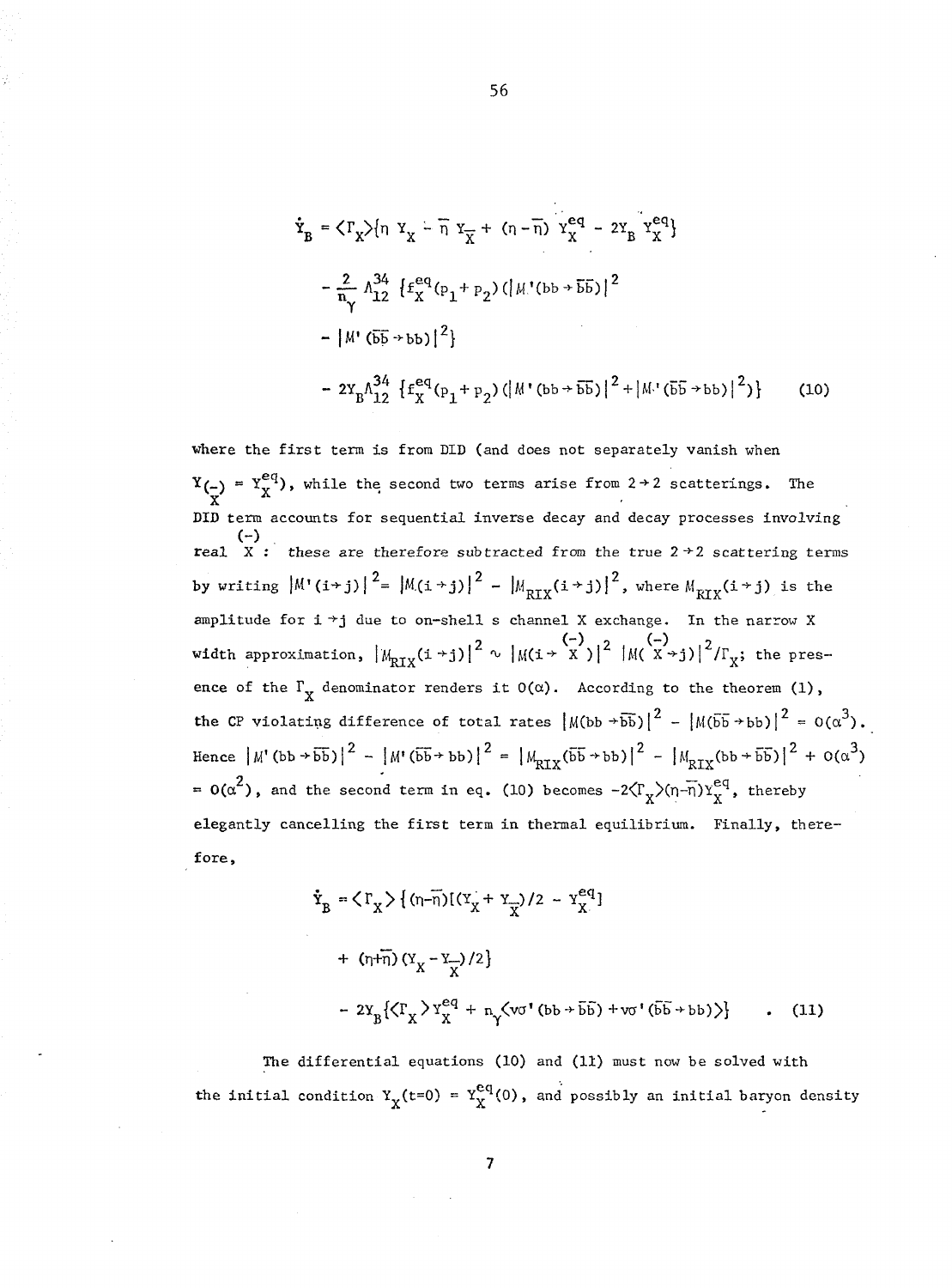$Y_p$ . Figure 1 shows the solutions with guesses for parameters based on the SU(5) model [2]  $(m_v = 10^{15} \text{ GeV} \text{ and } 10^{14} \text{ GeV}; \alpha = 1/40 \text{ (vector decays)}$ or  $10^{-3}$  (scalar decays)). If all X initially in thermal equilibrium decayed with no back reactions, the  $Y_R$  generated would be simply  $n-\overline{n}$ . For small  $\alpha$  or large  $m_X/m_p$  this upper limit is approached. (At small  $x \equiv m_X/T$ , series solution of equations (10) and (11) gives  $(Y_{\chi} + Y_{\overline{\chi}})/2 \approx 1 - ax^5/20;$  $(Y_{x}-Y_{x})/2 = (n-\bar{n})a^{2}x^{8}/160; Y_{B} \approx (n-\bar{n})ax^{5}/20$ , where  $a = m_{p} \Gamma_{x}/m_{x}^{2}$ .) For X **T**  $\leq m_x$ , baryon number is destroyed by 2 + 2 reactions with  $\sigma \sim \alpha^2 T^2 / m_x^4$ roughly like  $Y_R(T) \sim \exp[\alpha_{mp}^2 T^3 / m_X^4]$  [15], so that  $Y_B \to \text{constant}$  as  $T \to 0$ , but if  $m_Y$  is small, the final  $Y_R$  is much diminished from its value at higher **T.** The Y<sub>B</sub> generated is always roughly linearly proportional to  $n-\overline{n}$ , but is a sensitive function of  $m_\chi/m_p$  and  $\alpha$ ; for realistic values of these parameters, a numerical solution is probably essential.

According to equation (11), any baryon excess existing at the Planck time  $t_p = 1/m_p$  should be diminished by inverse decays at T >> m<sub>x</sub> so that  $X_{\rm R}$ (t)/ $Y_{\rm R}$ (t<sub>p</sub>)  $\sim$  exp[- $\alpha$ m<sub>v</sub>m<sub>p</sub>/T<sup>2</sup>]; any initial  $Y_{\rm R}$  should be reduced by a factor  $\sim \exp[-m_p/m_x]$  before CP violating processes can generate Y<sub>B</sub> at T  $\leq m_x$ . B-violating  $2 \div 2$  scatterings at temperatures  $m_p > T > m_{\chi}$  should reduce an initial Y<sub>B</sub> by a factor  $\text{Var}_{\text{P}}\int_{-\infty}^{\infty}$   $\left(\text{Var} \times \text{Var} \times \text{Var} \times \text{Var} \times \text{Var} \times \text{Var} \times \text{Var} \times \text{Var} \times \text{Var} \times \text{Var} \times \text{Var} \times \text{Var} \times \text{Var} \times \text{Var} \times \text{Var} \times \text{Var} \times \text{Var} \times \text{Var} \times \text{Var} \times \text{Var} \times \text{Var} \times \text{Var} \times \text{Var} \times \text{Var} \times$ rnp  $\langle v\sigma\rangle \sim \alpha^2/m_v^2$  at high energies due to t-channel vector X exchange; however, the effective  $\langle v\sigma \rangle$  presumably relevant for the Boltzmann equation is rather  $\langle v\sigma_{eff}\rangle \sim \alpha^2/\lambda_D^2$  where the Debye screening length  $\lambda_D \sim [\sqrt{32\alpha} T]^{-1}$ . In this approximation  $2 \div 2$  and higher multiplicity collisions are probably no more effective at destroying an initial  $Y_B$  than are inverse decays.

We conclude therefore that B-violating reactions in the very early universe might well destroy any initial baryon number existing around the Planck time  $(1/m_p)$ , requiring subsequent B and CP-violating interactions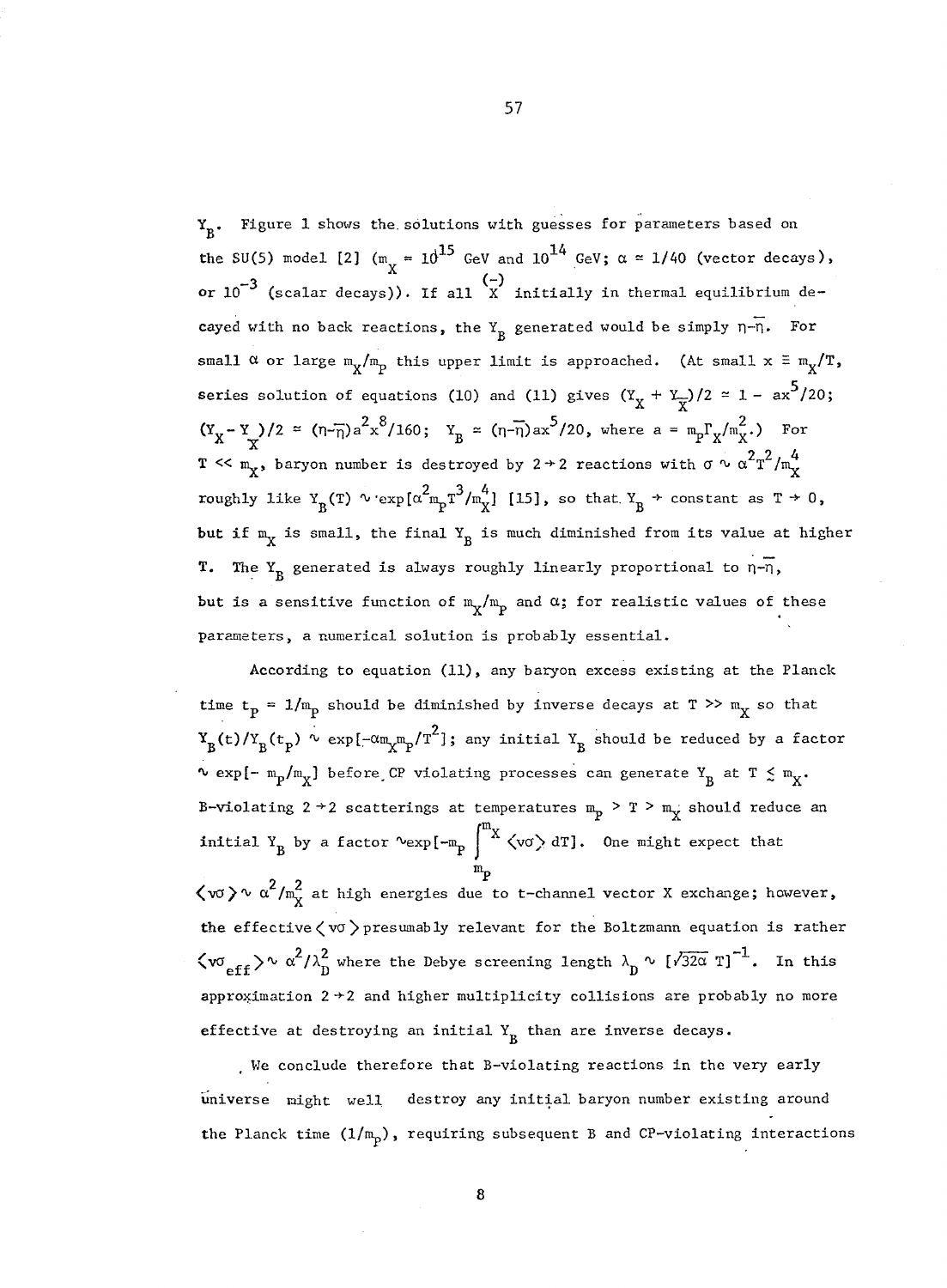to generate the observed baryon asymmetry. The methods described here [16] allow a calculation of the resulting baryon excess in any specific model; the simple examples considered suggest that the observed  $Y_B$  should place stringent constraints on parameters of the model.

We are grateful to many people for discussions, including A. D. Dolgov, S. Frautschi, Hilliam A. Fowler, G. C. Fox, T. J. Goldman, S. E. Koonin, and D. L. Tubbs. The work of E.H.K. was supported in part by the National Science Foundation [PHY76-83685], and of S.W. by the Department of Energy [EY76-C-03-0068] and a Feynman fellowship.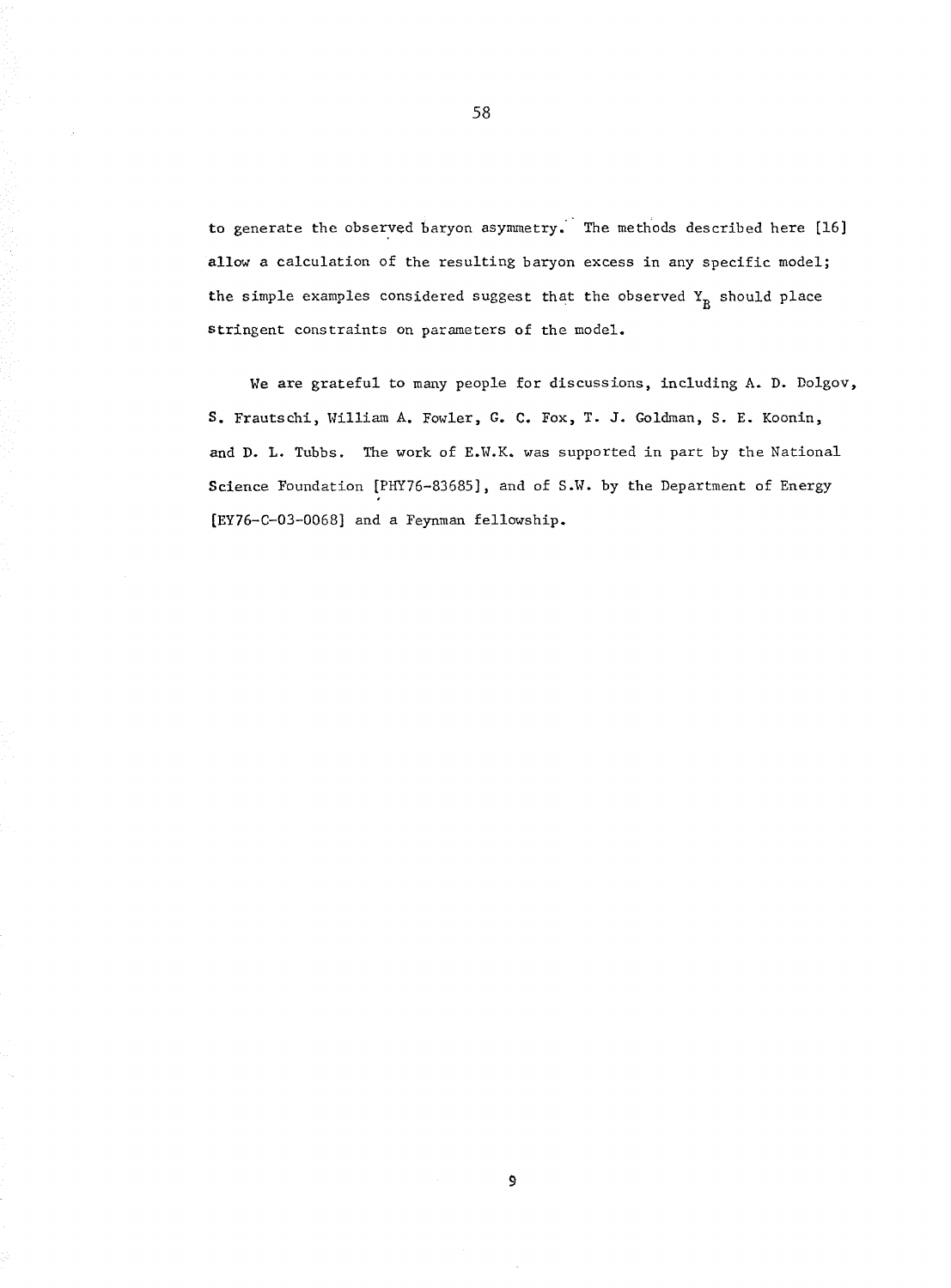## References

- l. S. Weinberg, Gravitation and Cosmology (Hiley, New York, 1972); for *<sup>a</sup>* recent review, see R. V. Wagoner, "The Early Universe," Les Houches Lectures, 1979. (To be published).
- 2. The original model is due to H. Georgi and S. Glashow, Phys. Rev. Lett. 32, 438 (1974); see also A. J. Buras, J. Ellis, H. K. Gaillard, and D. V. Nanopoulos, Nucl. Phys. Bl35, 66 (1978).
- 3. Such models were considered by A. D. Sakharov, ZhETF Pis'ma 5, 32 (1967); and the development of grand unified gauge models stimulated many recent investigations: M. Yoshimura, Phys. Rev. Lett. 41, 281 (1978); .S. Dimopoulos and L. Susskind, Phys. Rev. D 18, 4500 (1978), Phys. Lett. 81B, 416 (1979); D. Toussaint, S. B. Treiman, F. Wilcek, and A. Zee, Phys. Rev. D19, 1036 (1979); S. Weinberg, Phys. Rev. Lett.  $\frac{12}{5}$ , 850 (1979); J. Ellis, M. K. Gaillard, and D. V. Nanopoulos, Phys. Lett. BOB, 360 (1979); A. D. Dolgov and Ya. B. Zeldovich, "Cosmology and Elementary Particles," ITEP preprint (1979).
- 4. V. B. Berestetskii, E. M. Lifshitz, and L. P. Pitaevskii, Relativistic Quantum Theory (Pergamon, Oxford, 1971), p. 239. In the present context the importance of unitarity was emphasized by Toussaint, et *al.,* ref. 3.
- 5. We assume homogeneity and isotropy, so that  $f(\vec{p},x) = f(\vec{p}) = f(p)$ .
- 6. See, e.g., A. Aharony in Modern Developments in Thermodynamics (Wiley, New York, 1973), pp. 95-114.
- 7. It is not necessary that these participate directly in B violating reactions.
- 8. In the simple models discussed below, this phenomenon occurs if the uni verse is homogeneous and always cools faster than T  $_{\rm \sim m_{\rm p}} / {\left( \rm{tm_{\rm p}} \right)}^{1/5};$  in practice the quark excess will always be contained in baryons where their probability for collisions remains constant rather than falling as in a homogeneous expanding universe.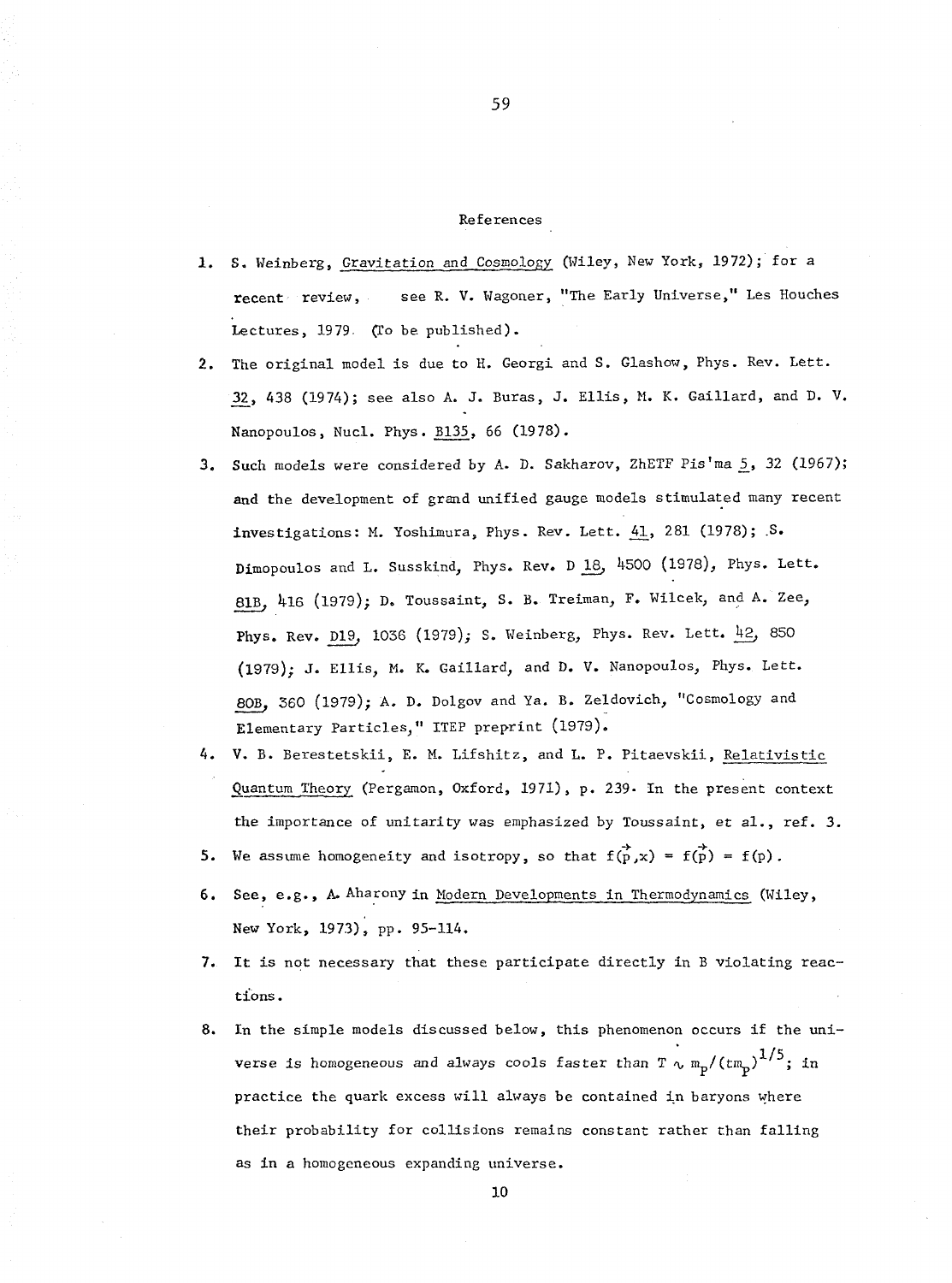- 9. This constraint applies only if no initial or final particles may mix with their antiparticles (as in the  $K^0$  system). CP-violating mixing requires a difference  $M(1 + j) - M(1 + j) \neq 0$  in amplitudes rather than rates.
- 10. Regardless of perturbation theory, CP violation is asymptotically suppressed by powers of log(s), where  $\sqrt{s}$  is the invariant mass of the initial state.
- 11. D. V. Nanopoulos and S. Weinberg, "Mechanisms for Cosmological Baryon Production," Harvard University Preprint 79/4023.
- 12. I. S. Gradestyn and I. M. Ryzhik, Table of Integrals Series and Products (Academic Press, New York, 1965), p. 951.
- 13. This rather relevant point has also been noticed by A. D. Dolgov and Ya. B. Zeldovich. (ref. 3), but was apparently neglected elsewhere.
- 14. Strictly,  $m_{\rm x}/E_{\rm x}$  should be averaged separately for the various terms of (9); if X is in kinetic equilibrium, however, the averages are equal. (-) Note that we have implicitly assumed all produced and decaying X to be exactly on their mass shells. However, particularly at high T, the  $(-)$  (-) mean  $X'$  collision time  $\leq 1/\Gamma_{\mathbf{v}}$ , so that the X resonance is collision  $(-)$ broadened, and produced or decaying  $X$  may be far off shell. The  $m_{\text{y}}/E_{\text{y}}$  factor for inverse decays essentially arises from the fact that the incoming particles must subtend a sufficiently small angle to have invariant mass  $m_X$ ; if produced  $\begin{pmatrix} - \\ X \end{pmatrix}$  are far off shell, the  $m_X/E_X$  in DID should disappear.
- 15. If  $T \sim m_p/(t m_p)^{1/5}$  as in footnote 8, then  $Y_B \sim \exp(-1/T)$ ; the universe expands sufficiently slowly for  $Y_B$  to relax to zero.
- 16. Many details are given in E. W. Kolb, and S. Wolfram, "Baryon Number Generation in the Early Universe," Caltech report OAP 547.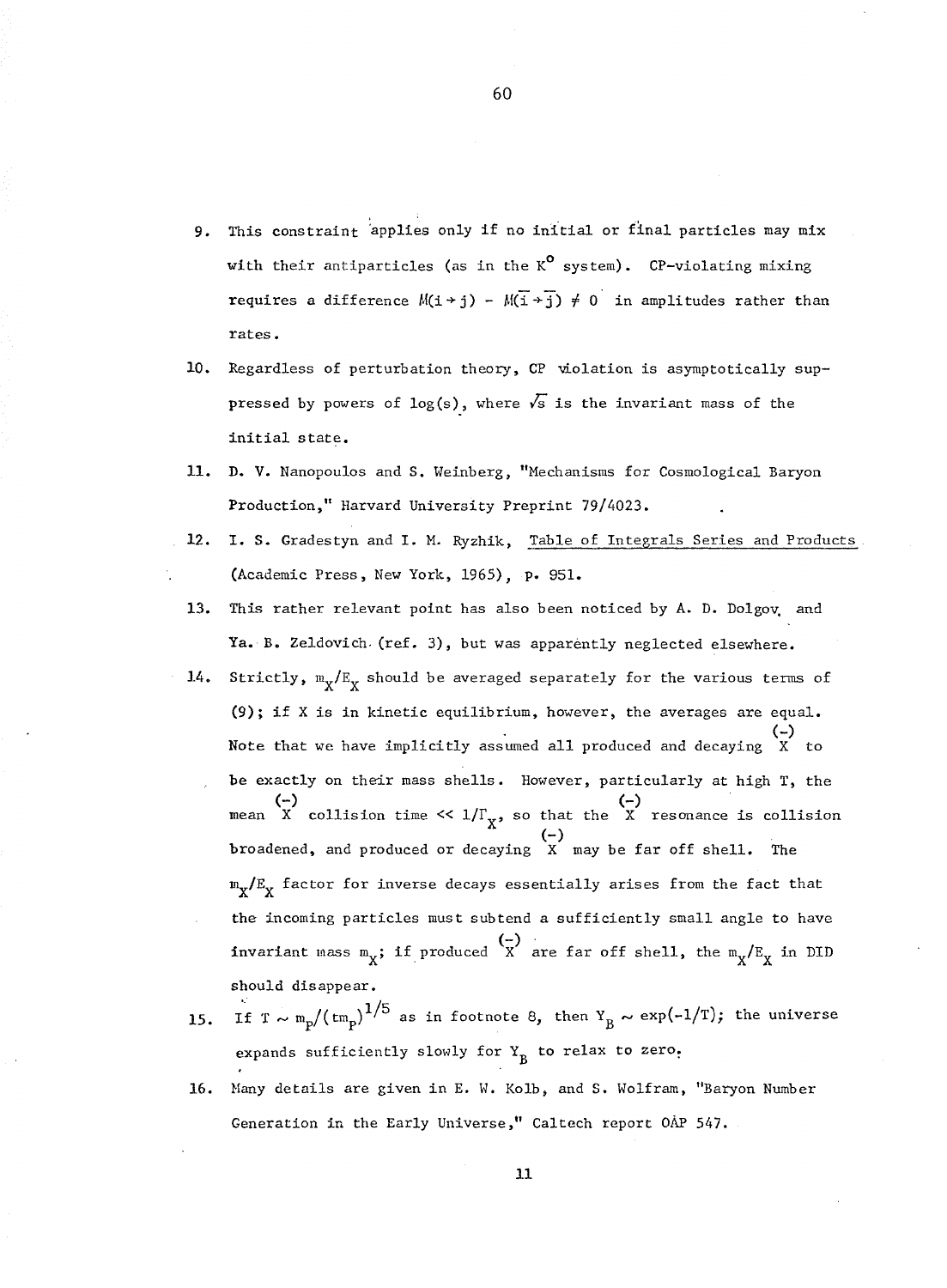17. Results depend only on  $m_X$  through the dimensionless combination  $m_X/m_p$ ; here we take  $\xi = 100$  in the definition of  $m_p$ . Note that inhomogeneities in the early universe may be manifest in different expansion rates and hence different effective  $\xi$  for different regions. The final  $Y_B$  produced could vary considerahly between the regions.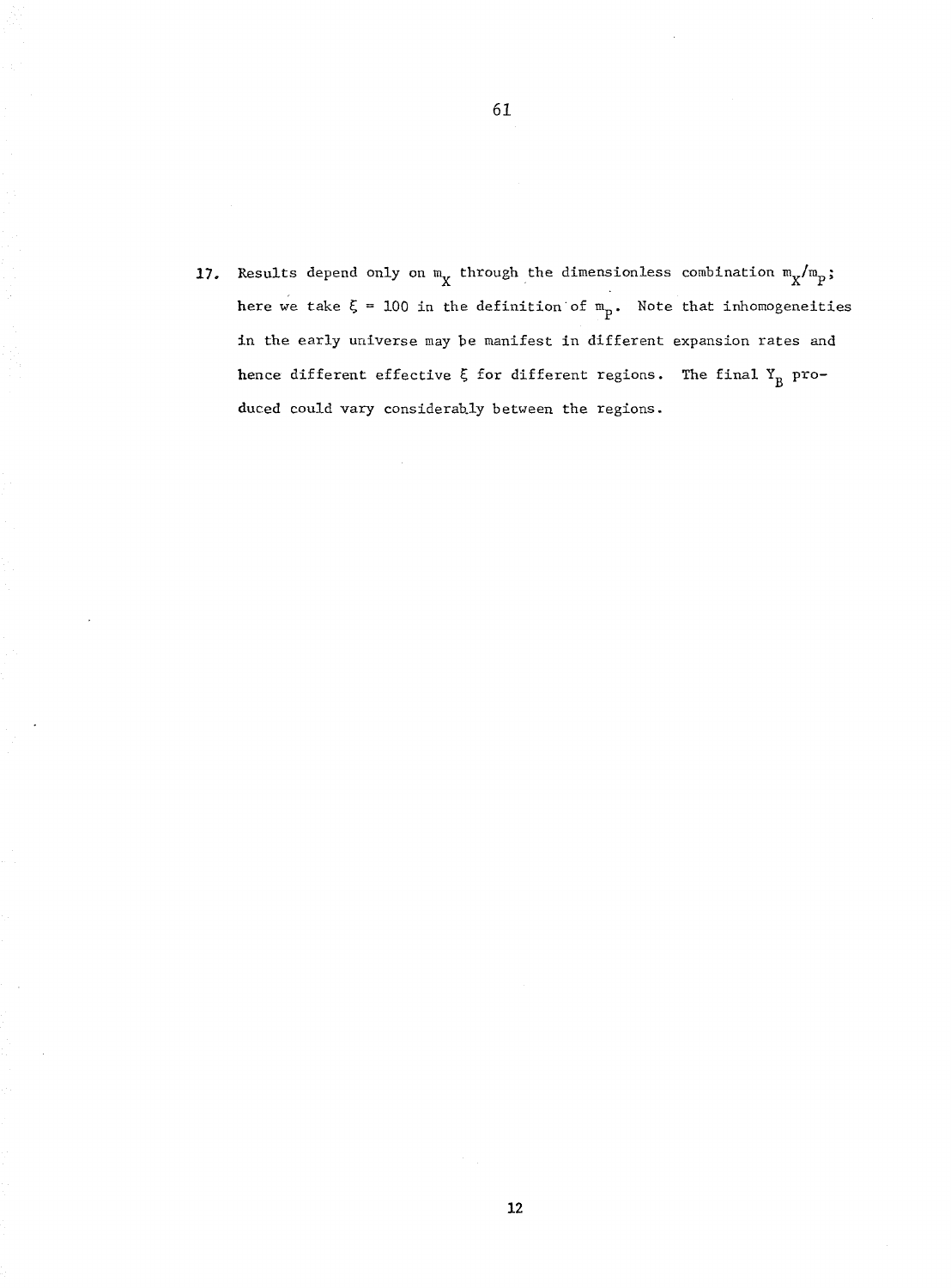## Figure Caption

The development of baryon number density (solid curves) as a function **of** inverse temperature in the model of eq. (11) for various choices of parameters (unless otherwise indicated,  $\alpha = 1/40$  and  $m_{\chi} = 1$  IIeV  $\equiv 10^{15}$  GeV [17]). The dashed and dotted curves give  $(Y_y + Y_y)/2$  and X  $(Y_{X}- Y_{\overline{X}})/2$ , respectively. In all cases we have taken the CP violation parameter.  $n - \overline{n} = 10^{-6}$ .